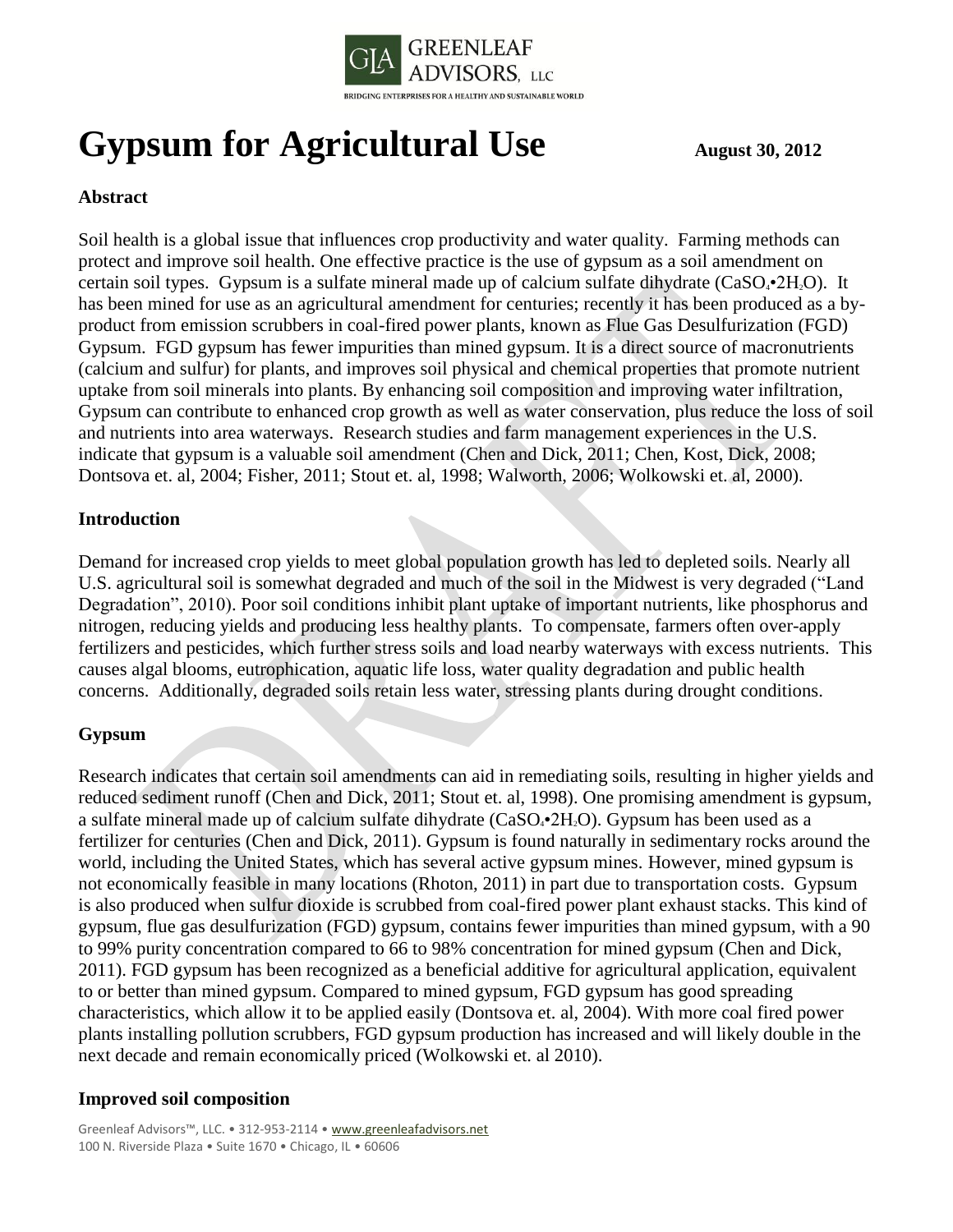Prior to gypsum application, it is important to understand the stability of the soil by looking at soil aggregates. Aggregates are clusters of soil particles; their spacing influences water infiltration. Calcium binds soil particles into aggregates to help with water infiltration (Walworth, 2006). Gypsum especially improves the physical properties of heavy clay and sodic soils (Chen and Dick, 2011). By improving soil composition, gypsum helps prevent soil particulate dispersion, decreases surface crust formation, aids in seedling emergence, increases water infiltration, and decreases the loss of soil and nutrients due to surface runoff and erosion (Chen and Dick, 2011).

#### **Improved water quality and quantity**

Gypsum also improves chemical properties of soil such as remedying aluminum toxicity caused by subsoil acidity (Chen and Dick, 2011; Dontsova et. al, 2004). Results include better rooting and uptake of water and nutrients, especially during periods of water scarcity (Chen and Dick, 2011). One study in the lower Mississippi River valley (Rhoton, 2011) showed an increase in total water infiltration by 71% (Rhoton, 2011). While gypsum addresses subsoil acidity and aluminum toxicity, it is important to note that gypsum is not a liming agent, and does not alter pH levels in the soil (Fisher, 2011). Gypsum can also amend problems associated with excess phosphorus. High phosphorus levels pose a threat to waterways. The calcium in gypsum lowers the amount of phosphorus released in surface runoff. Additionally, gypsum aggregation of soils also reduces the amount of surface runoff. Water-soluble phosphorus decreased by 50% in one study (Stout et. al 1998). In a lower Mississippi River valley study the total runoff decreased by 30% and soil loss by 77% (Rhoton, 2011). In another study in Indiana (Norton, 2008) soluble phosphorus was reduced by more than 50% with the application of gypsum in comparison to a notill control plot (Norton, 2008).

## **Improved Crops**

Improved soil conditions increase crop yields (Chen and Dick, 2011). Gypsum's sulfur and calcium components also contribute to crop yields. Calcium is important for strengthening cell walls and membranes, as well as for developing root tips (Fisher 2011). Sulfur is also a vital element. Corn yields, for example, are often limited by inadequate sulfur needed to balance soil nitrogen in producing protein. Because sulfur aids plants in producing protein, sulfur deficiencies can contribute to lower yields. In fact, sulfur is an often forgotten essential nutrient for plant growth and is rapidly being depleted in soil (Chen and Dick, 2011). A Wooster, Ohio study (Chen, Kost, Dick, 2008) found that in addition nitrogen fertilizers, adding sulfur in FGD gypsum boosts corn yields. The gypsum contributed to the increased uptake of these important elements – nitrogen and sulfur. The application of gypsum reduces the amount of nitrogen fertilizer needed for producing higher corn yields, making gypsum economically advantageous while reducing the amount of fertilizer run off (Chen, Kost, Dick, 2008). A Texas study indicated gypsum provided at least three times more available calcium than other tested treatments. A higher level of application was more effective than the lower level (Brauer et. al, 2005). Gypsum applications in Kansas increased wheat yields an average of 10 bushels over a five year period (Lamond, 1992). It should also be noted that Gypsum application in California avocados groves resulted in a decrease in *Phytophthora cinnamomi* infection; however, it is not fully understood how gypsum reduced the incidence of infection, so further research is needed (Messenger et. al, 2000). In California orchards and vineyards, studies have shown gypsum to reduce crop failure associated with the calcium leaching properties of the snow melt (Rouppet, 2008). These cases indicate gypsum is effective in boosting crop yields and acting as a catalyst for nutrient uptake in plants.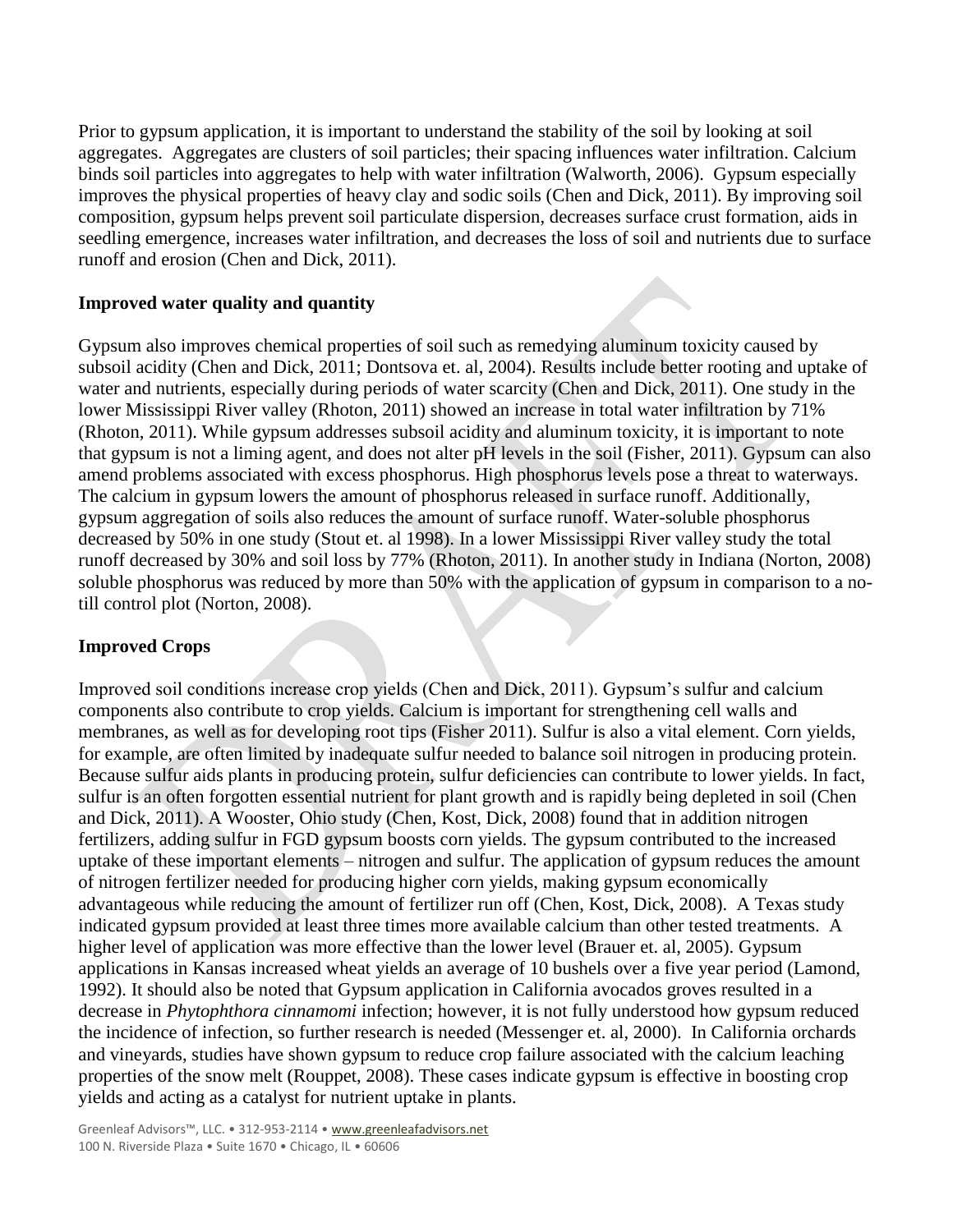#### **Whole systems approach**

Gypsum is proven as a successful soil amendment across the United States and the world for various crops (Fisher, 2011; Brauer, 2005; Peacock; Rouppet, 2008; Miller et. al, 1998). While gypsum used alone is a beneficial agricultural application, best results are achieved when used with other sustainable farming methods such as no tillage, cover crops, and crop rotation (Fisher, 2011). Farmers in the Midwest have been using gypsum for decades with beneficial results; including better water infiltration and higher yields (Fisher, 2011).

# **Application**

Several studies indicate gypsum's beneficial properties when used appropriately as a soil amendment (Chen and Dick, 2011; Dontsova et. al, 2004). Some precautions should be considered; the rate and season to apply gypsum will vary by location and soil type (Dontsova et. al, 2004; Peacock). Overapplication of gypsum may result in seedling damage and nutrient imbalance. Additionally, when purchasing the FGD gypsum it is important that it has been washed in the manufacturing process to remove potentially high levels of boron that can be toxic to crops, such as corn (Dontsova et. al, 2004). Because low concentrations of trace metals may be found in gypsum, generally at lower concentrations than government regulations, it is best to test samples before applying (Dontsova et. al, 2004). As previously mentioned, gypsum does not remedy all soil problems. Location and soil composition influence gypsum's effectiveness and thus is not suitable for all crops (Franzen, 2008).

## **Other environmental benefits**

In addition to water quality and agronomic benefits, use of FGD gypsum as a soil amendment contributes to the environment through avoiding land filling impacts of FGD gypsum disposal and avoiding the mining and associated impacts of extracting virgin gypsum deposits (Chen and Dick, 2011). Additionally, gypsum can reduce nitrous oxide  $(N_2O)$ , a potent greenhouse gas. In 2010, agricultural soil management practices made up 68% of N2O emissions in the U.S (EPA, 2012). Several farming practices contribute to direct  $N<sub>2</sub>O$  emissions, including the application of synthetic fertilizer, which alone accounts for 18% of N2O contributed by agricultural soil management practices. Indirect contributions also include surface leaching and runoff, making up 12% of  $N<sub>2</sub>O$  due to agricultural soil management practices. Synthetic fertilizer and surface leaching and runoff together make up 20% of total U.S.  $N_2O$  emissions (EPA, 2012). Gypsum reduces the amount of fertilizer needed and reduces agricultural runoff, thereby reducing  $N_2O$ emissions.

## **Conclusions**

Overall, gypsum is an effective soil amendment which improves soil conditions and their effective nutrient processing capabilities in certain soil types. It helps to restore degraded soils and produce more nutritious plants. Gypsum enhances water infiltration and improves soil composition, which contributes to lower erosion rates and less nutrient loading to area waterways. Gypsum is most effective as one component of a whole systems approach to managing agricultural lands that takes into consideration soil type, crop, and hydrology. Healthy functioning soils contribute to healthy crops and healthy waterways, and gypsum can be an important component of this result.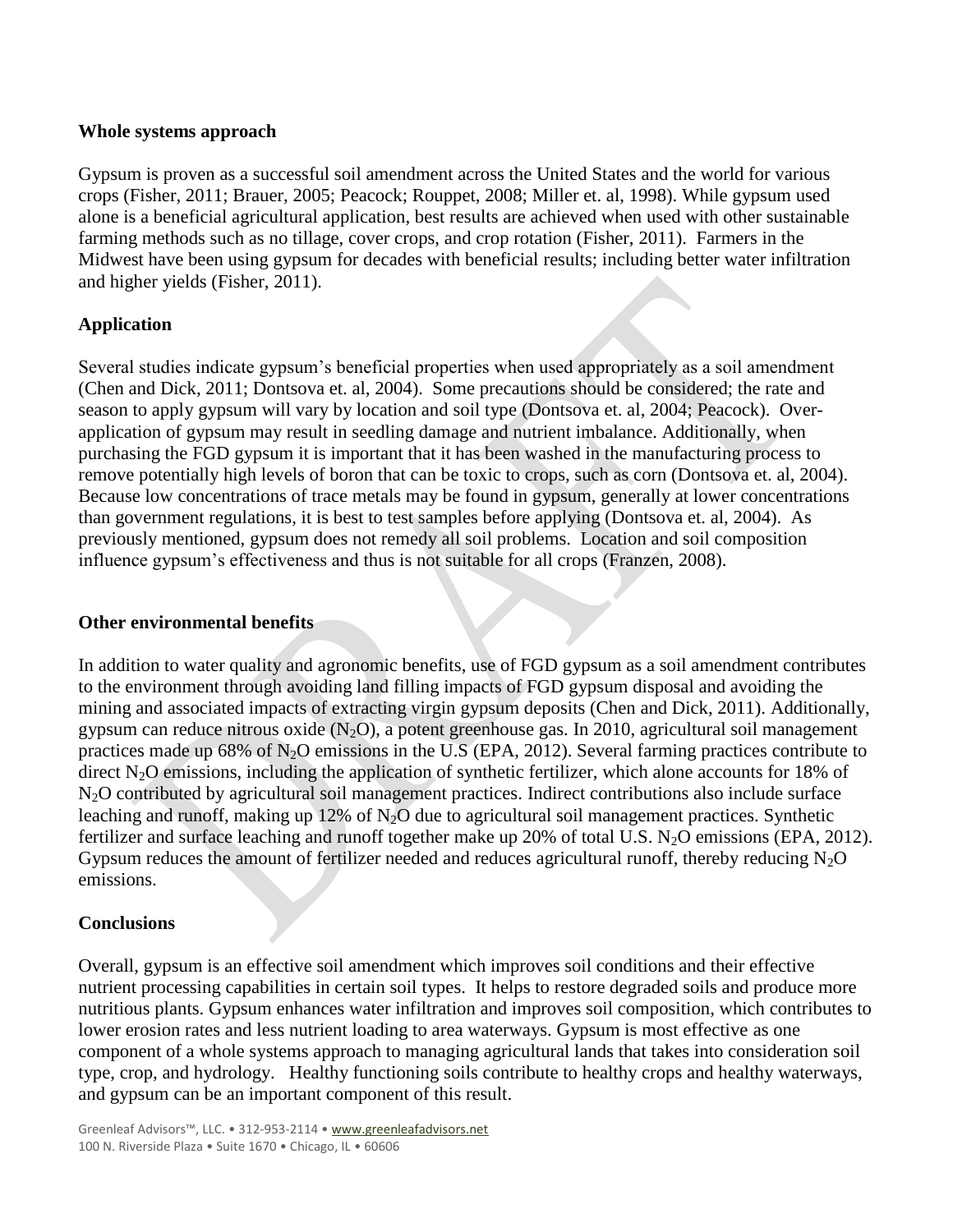# **Gypsum Literature**

Amendment Effects on Soil Test Phosphorus

D. Brauer, G.E. Aiken, D.H. Pote, S.J. Livingston, L.D. Norton, T.R. Way, and J.H. Edwards; 1998 <http://naldc.nal.usda.gov/download/7250/PDF>

A two year study of the use of a waste paper product and gypsum as an agricultural application suggests that gypsum effectively lowers phosphorus levels, resulting in a decrease of water pollution – did the data published support remark on pollution?.

Flue Gas Desulfurization Products as Sulfur Sources for Corn

Liming Chen, David Kost, Warren A. Dick; 2008

[http://www.gypsoil.com/research-](http://www.gypsoil.com/research-library?id=74&filterCrop=&filterFocus=Yield&filterState=&filterKeyword)

[library?id=74&filterCrop=&filterFocus=Yield&filterState=&filterKeyword=](http://www.gypsoil.com/research-library?id=74&filterCrop=&filterFocus=Yield&filterState=&filterKeyword)

This peer-reviewed article discusses how FGD gypsum can remedy sulfur deficiency in crops, including corn. Tests were conducted in Wooster, Ohio. Other gypsum literature can be found on Gypsoil's Research Library site – [www.gypsoil.com/research-library](http://www.gypsoil.com/research-library)

Gypsoil Brochures

[www.gypsoil.com](http://www.gypsoil.com/)

Gypsoil has three brochures on gypsum for the Midwest, the Southeast, and the Delta region. These are available to download at the bottom of the home page.

Gypsum as an Agricultural Amendment

Liming Chen and Warren Dick; 2011

<http://ohioline.osu.edu/b945/b945.pdf>

This is a comprehensive report on gypsum that reviews the sources of gypsum, the benefits of gypsum for agricultural uses and discusses how it can be used economically. Benefits gypsum applications include better plant nutrition and improved soil properties.

FGD as a Soil Amendment for Mine Reclamation

Warren Dick 2006

<https://kb.osu.edu/dspace/bitstream/handle/1811/24473/FGD%20as%20?sequence=1>

This is a Powerpoint presentation on the benefits of gypsum in Ohio. This presentation includes a history of the use of gypsum to improve soil quality.

Use of FGD Gypsum Soil Amendments for Improved Forage and Corn Production Warren A. Dick, Liming Chen and David Kos[t](http://library.acaa-usa.org/1-Use_of_FGD_Gypsum_Soil_Amendments_for_Improved_Forage_and_Corn_Production.pdf)

[http://library.acaa-usa.org/1-](http://library.acaa-usa.org/1-Use_of_FGD_Gypsum_Soil_Amendments_for_Improved_Forage_and_Corn_Production.pdf)

Use of FGD\_Gypsum\_Soil\_Amendments\_for\_Improved\_Forage\_and\_Corn\_Production.pdf This is a PowerPoint presentation comparing control fields and fields with gypsum in several locations. The crops studied include corn, millet, wheat and alfalfa.

Gypsum for Agricultural Use in Ohio Sources and Quality of Available Products Katerina Dontsova, Post-doctoral Researcher, Yong Bok Lee Post-doctoral Researcher, Brian K. Slater, State Extension Specialist, Jerry M. Bigham, Professor; 2004 <http://ohioline.osu.edu/anr-fact/0020.html>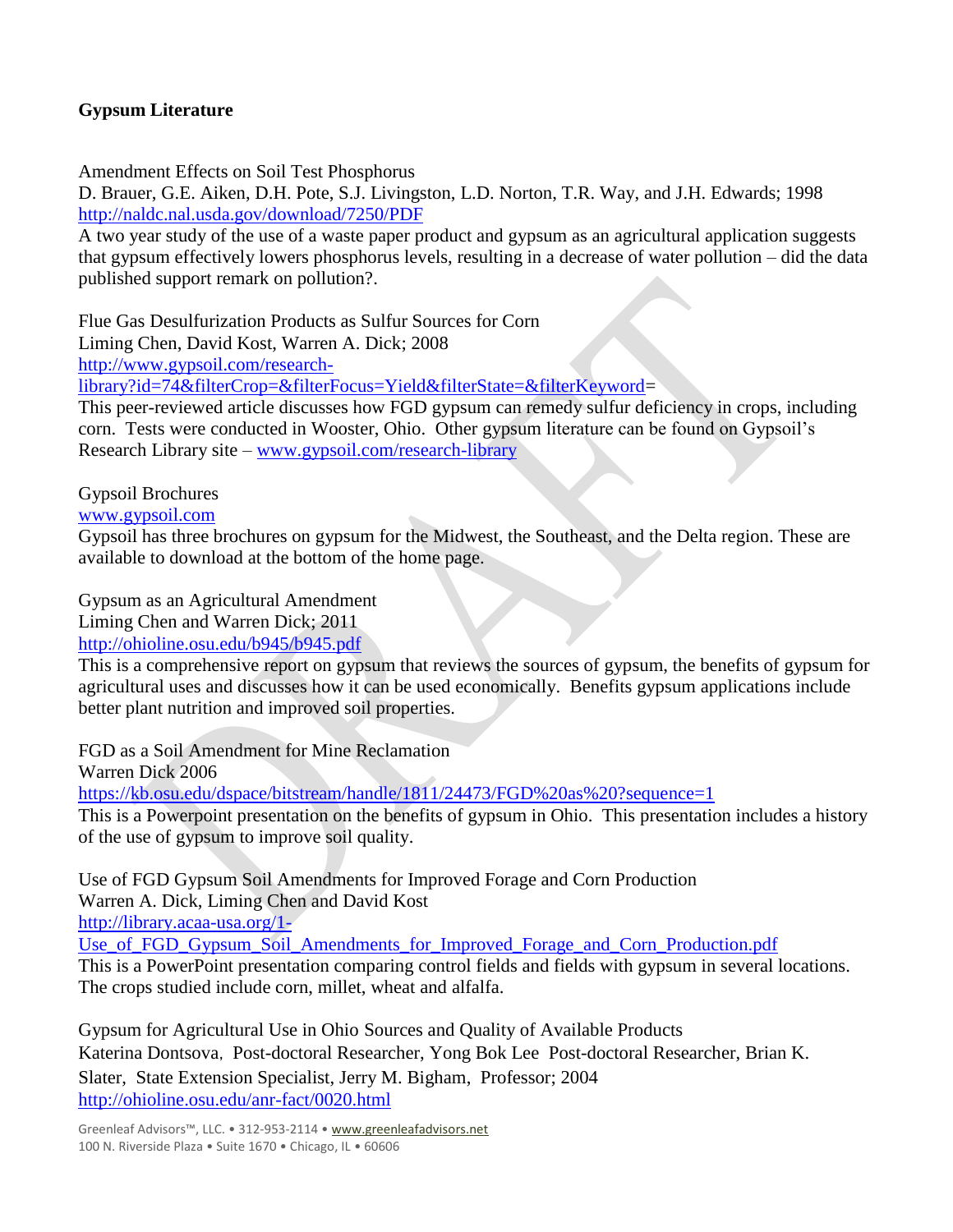This article explains different kinds of gypsum and its uses. The article mentions the precautions that should be taken with using unwashed FGD in relation to boron uptake and notes that it should be washed. It is recommended that gypsum is applied in the fall and that an appropriate amount is applied to avoid seedling damage.

FGD Workshop, Indianapolis, November 17 - 19, 2009

FGD Gypsum Power Point Presentations

<http://www.fgdproducts.org/Presentations09.htm>

This page features a collection of PowerPoint presentations on FGD gypsum for agricultural use. Included are two case studies of agricultural fields in Ohio that apply gypsum. Presentations include Powerpoints prepared by Warren Dick and Darrell Norton.

Amending Soils with Gypsum

Madeline Fisher; 2011

<https://www.agronomy.org/files/publications/crops-and-soils/amending-soils-with-gypsum.pdf> This article highlights the benefits of gypsum as a soil amendment. Several farmers share their experience and recommend gypsum along with other sustainable farming methods to enhance soil quality and increase yields.

Effectiveness of Gypsum in the North-central region of the U.S.

David Franzen, George Rehm, and James Gerwing; 2008

<http://www.agronext.iastate.edu/soilfertility/info/EffectGypsumNCRegionUS.pdf>

This report highlights the effectiveness of gypsum in the north central region of the United States. Sufficient soil testing should be done to determine if gypsum is a beneficial additive. Gypsum cannot remedy all types of soil. Possible benefits include increased water infiltration resulting in decreased surface runoff and erosion.

Management of Saline and Sodic Soils

Department of Agronomy, Kansas State University

Ray E. Lamond, Extension Specialist, Soil Fertility and Management; David A. Whitney, Extension State Leader, Agronomy Program; 1992

<http://www.ksre.ksu.edu/library/CRPSL2/mf1022.pdf>

This article discusses how saline and sodic soils decrease productivity. About 25 percent of US irrigated farmland experiences these problems. The application of gypsum can help mitigate the problematic soil. An increase in wheat yields was seen in Kansas fields that added gypsum to its practices.

Effects of Gypsum Soil Amendments on Avocado Growth, Soil Drainage, and Resistance to *Phytophthora cinnamomi* B.J. Messenger, J.A. Menge, and E. Pond, Department of Plant Pathology, University of California, Riverside; 2000

<http://www.avocadosource.com/Journals/PlantDisease/0417-01R.pdf>

This study shows improved avocado crop with gypsum application in California. Of particular importance, the application of gypsum decreased the presence of *Phytophthora cinnamomi*. The research was conducted by the University of California, Riverside.

Fact Sheet: Gypsum National Soil Erosion Research Laboratory; 2006 <http://www.ars.usda.gov/sp2UserFiles/Place/36021500/gypsumfacts.pdf>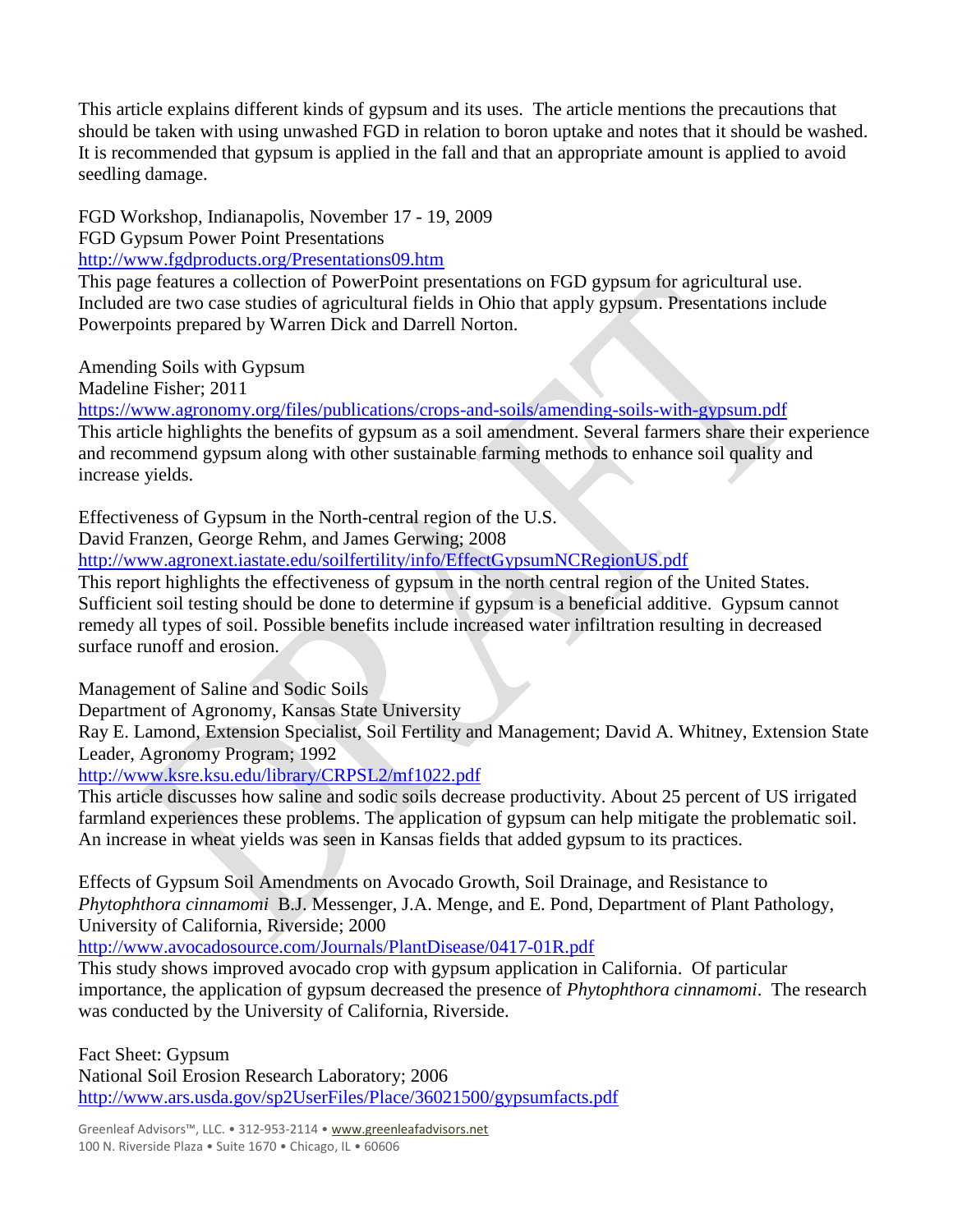A gypsum factsheet prepared in conjunction with the National Soil Erosion Research Laboratory, the United States Department of Agriculture and the Agricultural Research Service. The factsheet highlights the differences between a field with a gypsum application and one without. The field without gypsum had more ponding, resulting in poor water infiltration and drainage. Another attribute of gypsum is that is can dissolve and transport calcium to the lower layers of soil.

Gypsum soil amendment as a management practice in conservation tillage to improve water quality L. Darrell Norton, 2008

<http://www.jswconline.org/content/63/2/46A.extract>

A review of gypsum studies looking at nutrient loading reduction conducted in Indiana and Texas. There was significant reduction in phosphorus runoff.

Can Gypsum Improve Water Penetration? Bill Peacock

<http://cetulare.ucdavis.edu/files/82042.pdf>

This article includes recommendations on when and how to use gypsum as an agricultural supplement. Gypsum is a good addition to farming practices to remedy impermeable soil due to high alkali levels.

Impacts of gypsum as a soil amendment on clayey soils

DeAnn Presley and Ian Kenney, Kansas State University; 2012

[http://www.agprofessional.com/resource-centers/crop-fertility/micronutrients/news/Impacts-of-gypsum](http://www.agprofessional.com/resource-centers/crop-fertility/micronutrients/news/Impacts-of-gypsum-as-a-soil-amendment-on-clayey-soils-148270815.html)[as-a-soil-amendment-on-clayey-soils-148270815.html](http://www.agprofessional.com/resource-centers/crop-fertility/micronutrients/news/Impacts-of-gypsum-as-a-soil-amendment-on-clayey-soils-148270815.html)

This is a one year pilot study that was conducted in Marion County, Kansas to study the impacts of gypsum on clayey soils. Some information from a Wisconsin study is also referenced. More improvements are expected with additional gypsum applications, although it may take more than one year to see noticeable differences with this particular soil.

Erodibility of a Sodic Soil Amended with Gypsum

Fred E. Rhoton, Daniel S. McChesney and Harry H. Schomberg; 2011

<http://www.flyash.info/2011/171-Schomberg-2011.pdf>

A FGD study in the lower Mississippi River valley resulted in improved soil structure and infiltration and decreased runoff and soil loss concluding that FGD application can positively impact agriculture.

Gypsum: Essential for Maximized Water Use Efficiency and 40 Other Purposes Brent Rouppet, Ph.D., Soil Scientist - International and Domestic Agricultural Consulting Nutrient Management and Production Specialist; 2008

<http://www.awgypsum.com/pdfs/Rouppet-Article-May-08.pdf>

Gypsum is beneficial for use in orchards, vineyards and for other crops. This author has experience using gypsum in North America, China and Australia. Not only has the application of gypsum enhanced crops, but it has also saved them from failure. Gypsum application also helps with water infiltration.

Reducing Phosphorus Export from Croplands with FBC Fly Ash and FGD Gypsum William L. Stout, Andrew N. Sharpley, William J. Gburek, Harry B. Pionke; 1998 [http://www.soilsolutions.net/uploads/Reducing%20Phosphorus%20Export%20from%20Croplands%20us](http://www.soilsolutions.net/uploads/Reducing%20Phosphorus%20Export%20from%20Croplands%20using%20Gypsum.pdf) [ing%20Gypsum.pdf](http://www.soilsolutions.net/uploads/Reducing%20Phosphorus%20Export%20from%20Croplands%20using%20Gypsum.pdf)

This Pennsylvania study highlights gypsum's ability to reduce phosphorus in agricultural runoff. Gypsum reduced water-soluble phosphorus by 50%. The soil was shaley, silt loam.